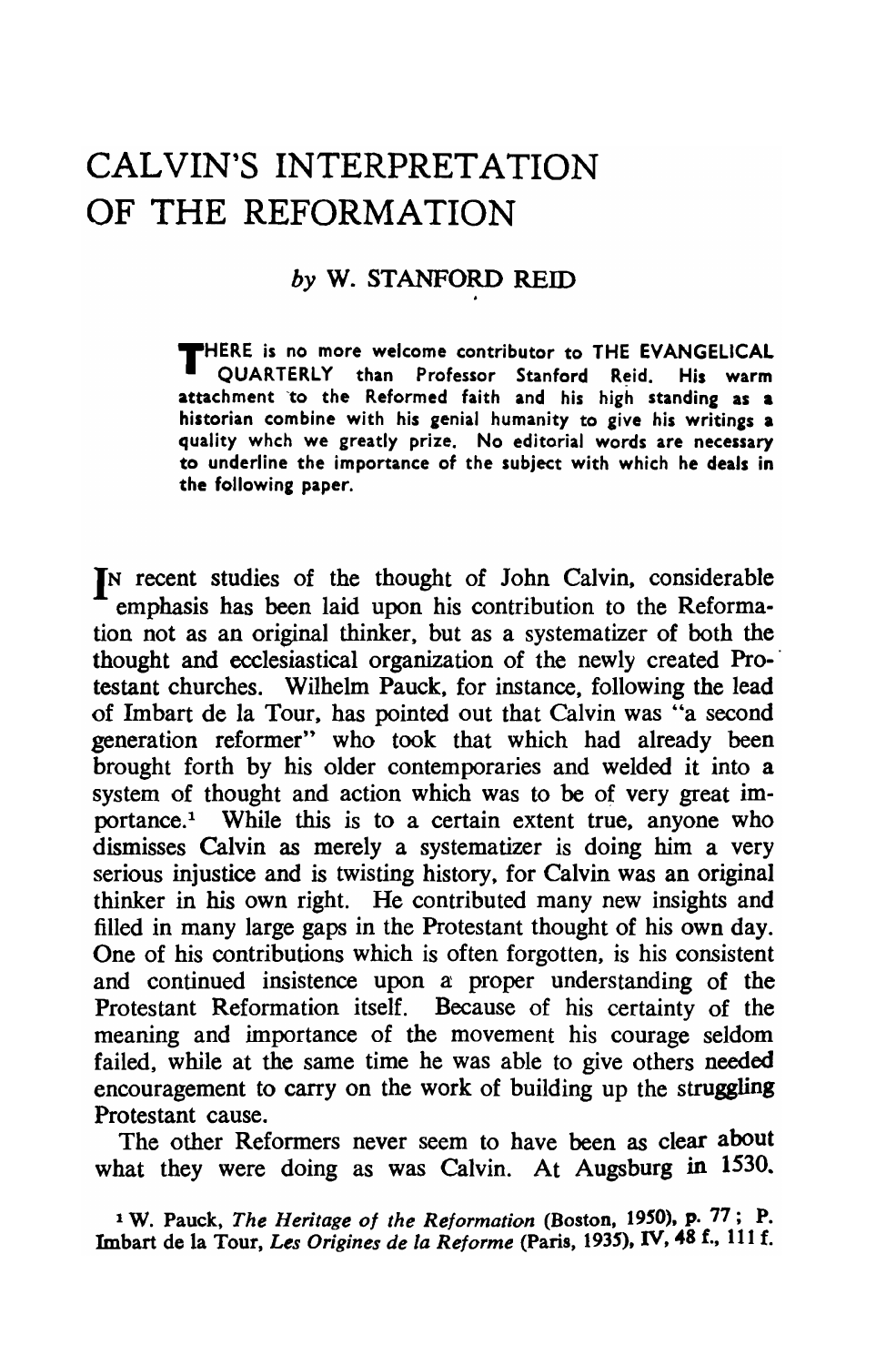Melanchthon was talking about returning to the Roman Church. while Luther and Bucer at times seem to have been uncertain as to the lengths to which the Reformation should go. Calvin. however. had no uncertainty concerning the nature of the Reformation. its causes. objectives. difficulties and achievements. It is true that he never wrote a book on the subject, but his interpretation of the Reformation pervaded the whole of his thought and action to such an extent that. as one peruses his writings. his interpretation of the movement is continually found. The result was that this interpretation of the Reformation soon became that of the Reformed Churches of Europe. and has continued to exercise a not inconsiderable influence on historical writing down to the present. Although for a time. under the impact of Marxian interpretations, the effect of Calvin's views weakened. the renewed interest in Calvin's thought which is being manifested today in some circles is bringing his interpretation once again to the fore. Therefore, despite the fact that many may feel that his interpretation was naive. simple and obvious. with an over-emphasis on the supernatural, it would seem to be advisable. in order to understand both the man and his work, to examine his interpretation of the movement in which he played so important a part.

#### I. THE ORIGINS OF THE REFORMATION

In endeavouring to understand Calvin's interpretation of the Reformation, the first step is to ascertain his views of its causation. This can be understood only when one grasps the relevant elements in his theology. which formed the basic presuppositions determining his philosophy of history. Two doctrines were fundamental. Of primary importance was the doctrine of the sovereignty of God. for all history, including the Reformation, is the expression of God's will and purpose. Secondly. there was the doctrine of the nature of the Church. which was to loom very large, since the Reformation was a reformation. of the *Church.* 

To Calvin the sovereignty of God was essential for a true understanding of the events of his own day, since all things which come to pass do so by virtue of God's sovereign rule. The chapter on Providence in *The Institutes* of *the Christian Religion* sets this forth as clearly as possible. Nothing takes place apart from God's plan which is centred around the history of the Church. for "since God has chosen the Church for his habitation, there is no doubt but he' particularly displays his paternal care in the government of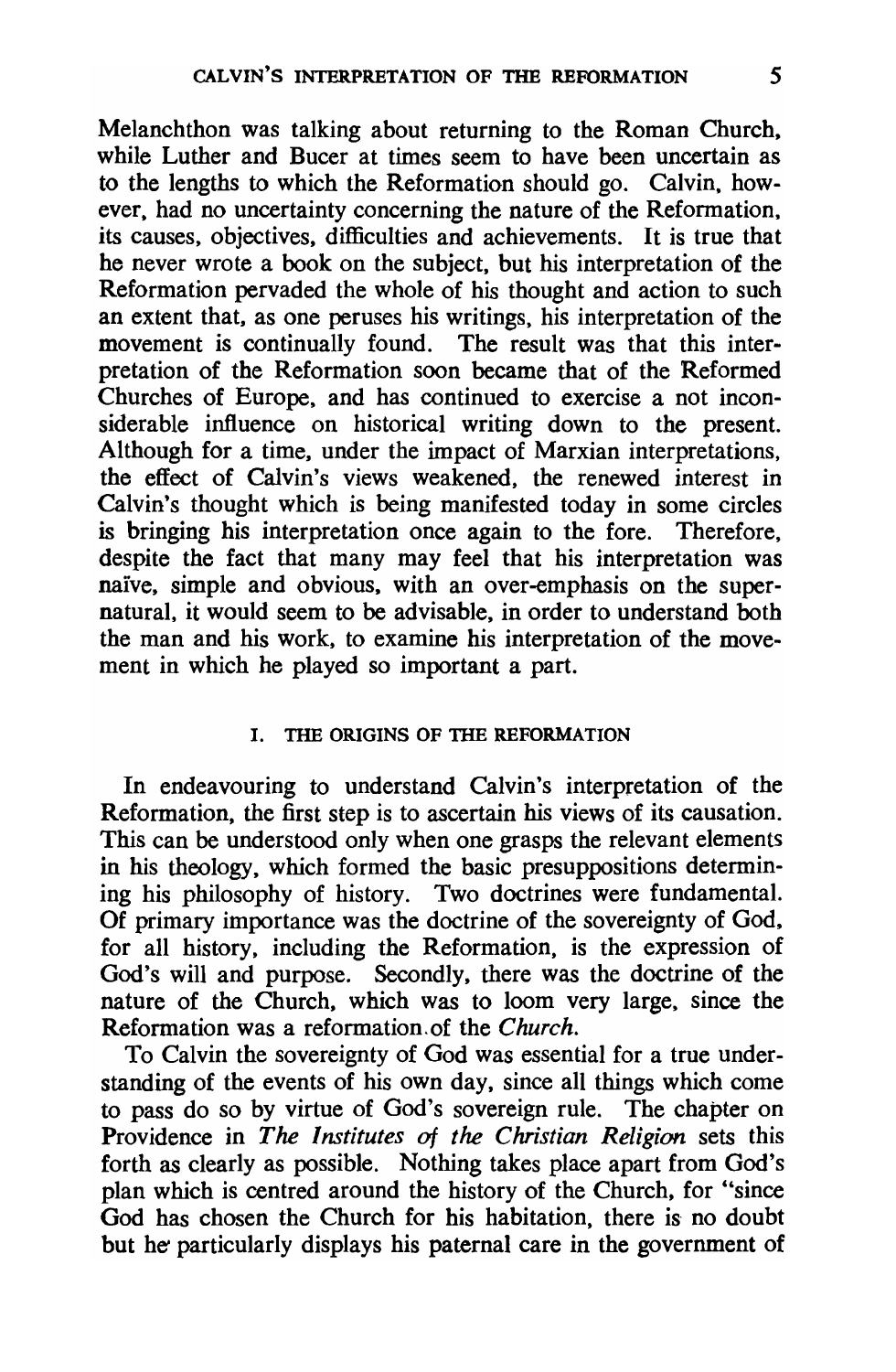it".<sup>2</sup> Thus, more clearly in the history of His people than anywhere else. does God display His lordship over the movement of temporal events.

This logically raised the question of the nature of the Church. To Calvin. the essence of the Church is to be found in Ood's eternal election. God. having from all eternity chosen in Christ those who are His. accomplished His purpose in time through the Incarnation, Death. Resurrection and Ascension of Christ. in whom also all the elect are united with each other by virtue of their union with their common Lord. Following Luther. he held that the elect became the historical people of God by justifying faith. through which they were included in the membership of the Church. For this reason. the Church is also "the Communion of the Saints". which always exists since God never leaves Himself without a witness in the world. United to Christ by faith. the true Church can never be destroyed nor overwhelmed even by Satan's greatest efforts.<sup>3</sup>

At this point it is necessary to understand Calvin's distinction between the Church *visible* and the Church *invisible.* The former is composed of all those who profess to be Christians. while the latter is made up of those who not only *profess* to be, but truly *are* in "a state of grace". Thus. although in the Church *visible*  there are many hypocrites. one must not for that reason separate himself from it, for it has been given the responsibility of preaching the Gospel. administering the sacraments and exercising discipline. <sup>4</sup> It is the fulfilment of these three functions that determines whether or not the apparent Church *visible* is truly the Church. for even the *visible* Church is not necessarily attached to outward show. This can be seen from the fact that at times the Church supposed *visible* may become so corrupt that it no longer be regarded as the Church. The true *visible* Church then becomes a hidden minority, scattered like sheep but preserved by the secret power of God.<sup>5</sup> As Calvin pointed out in his dedication of the *Institutes* to Francis I of France. "the true Church might be other than the visible Church of the moment and might not be itself discernible".6 The true *visible* Church is always a small minority. but a minority

<sup>2</sup>*Institutes of the Christian Religion,* 6th American edit., J. AlIen. ed. (Philadelphia), Bk. I, chap. 17, vi.

<sup>3</sup> Ibid., Bk. IV, chap 1; Calvin, "The true method of giving peace and of reforming the Church," *Tracts on the Reformation,* H. Beveridge, tr. (Edinburgh, 1851), Ill, 264.

 $4$  *Institutes, loc. cit., iv, v.* 

5 "True Method ... ", pp. 264, 297. 6 G. D. Henderson, *Church and Ministry* (London, 1951), p. 78.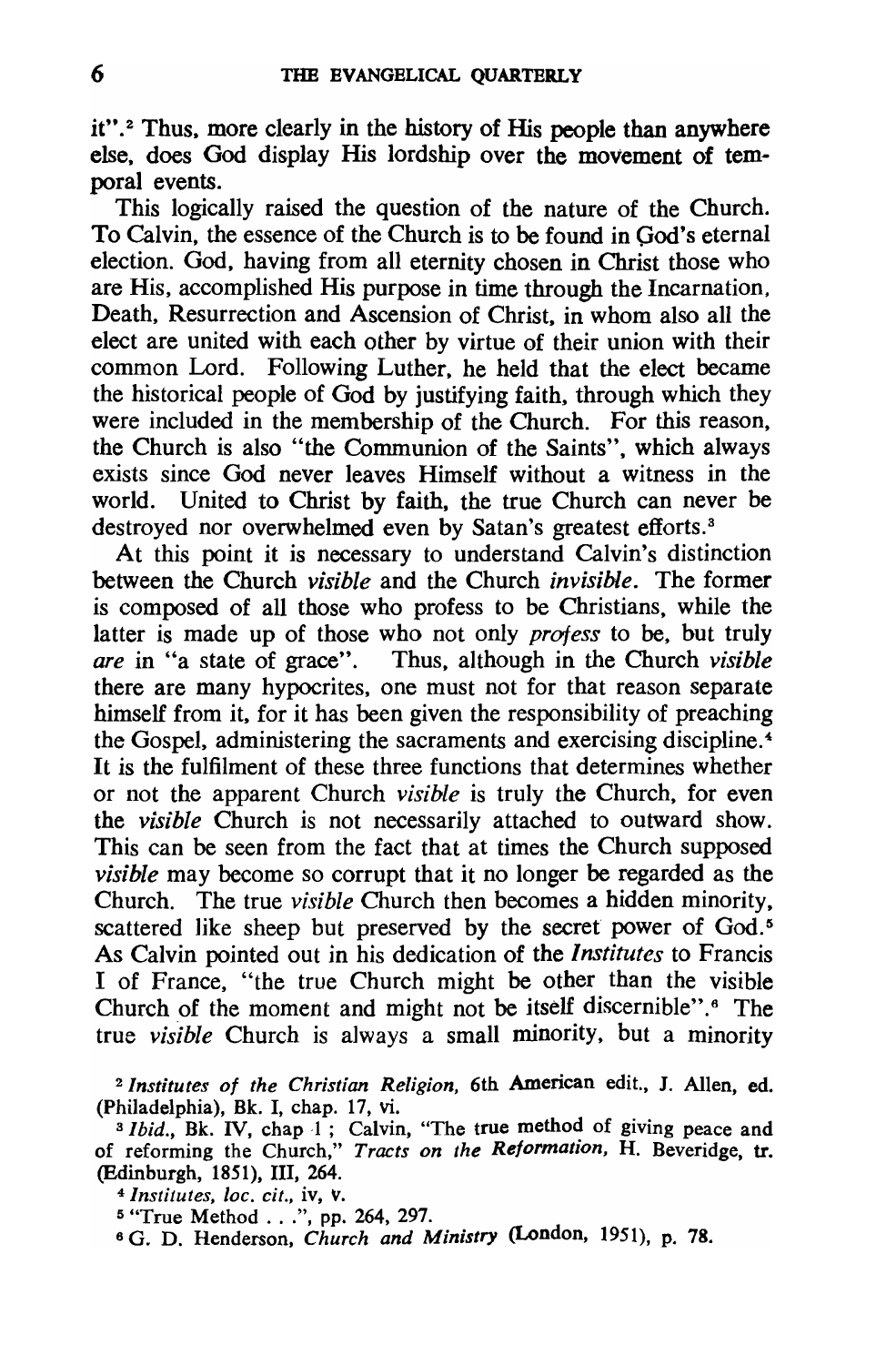which, while at times not discernible by man, continues to exist protected by Christ, "by whose hand she is sustained, by whose protection she is defended, by whose power she is preserved in safety".<sup>7</sup> At times the Church may be divided within herself over interpretations of Scripture, but that should make its members only the more "disposed to cultivate brotherly intercourse".<sup>8</sup> The true Church, even if the supposed *visible* Church is apostate, still exists, albeit out of sight, in the unity of faith.

At the same time, Calvin was very conscious of a dialectical movement in the history of the Church. The true Church does not exist in a state of suspended animation, for it is responsible to preach the Gospel. As it does so, opposition arises owing to the work of Satan who hates all that is good.<sup>9</sup> The result is tribulation for the people of God, both from the external pressure of persecution and from the internal weakness of false Christians. The true Church then becomes a remnant, while the professing visible Church goes on its apostate way. Relief will come only by God's grace through a revival and reformation of the Church leading to fresh conflicts and problems. Thus Calvin saw the history of the Church as a continual defection from and return to God, an oscillation between orthodoxy and apostasy. Yet throughout it all, the true Church abides safely "under the shadow of the Almighty", whether it be large and powerful or small and persecuted. The Church will never perish, but will ultimately conquer through Christ.<sup>10</sup>

In applying his philosophy of Church history. Calvin accepted the basic premise that the New Testament Church was the prototype or model for the Church throughout history. Although it knew heresies and difficulties. yet the divinely inspired apostles led it surely and firmly. so that the New Testament record pictures for the later Church an organization which succeeding generations should follow.<sup>11</sup> It show the true doctrine of the Church as well as the proper form of government and the divinely-ordained method of worship. To depart in principle from any of these three is to endanger seriously the Church's purity.

<sup>7</sup>*Institutes,* "Dedication," p. 33; "De Scandalis," *Tractatus Theologici Omnes* (Geneva, 1576), p. 118.

<sup>S</sup>*Commentary on the Epistle to the Romans* (Grand Rapids, 1948), p. xxvi.

*9lnstitutes,* "Dedication," p. 37; Bk. IV, chap. 1, iv. 10 "De Scandalis," pp. 117 f.; "True method ... ", pp. 264, 297; A Ruchat, *Histoire de la Reformation de la Suisse* (Nyon, 1837), V., 529.

11 "Reply of John Calvin to Sadoleto's Letter," *Tracts,* I, 34, 43.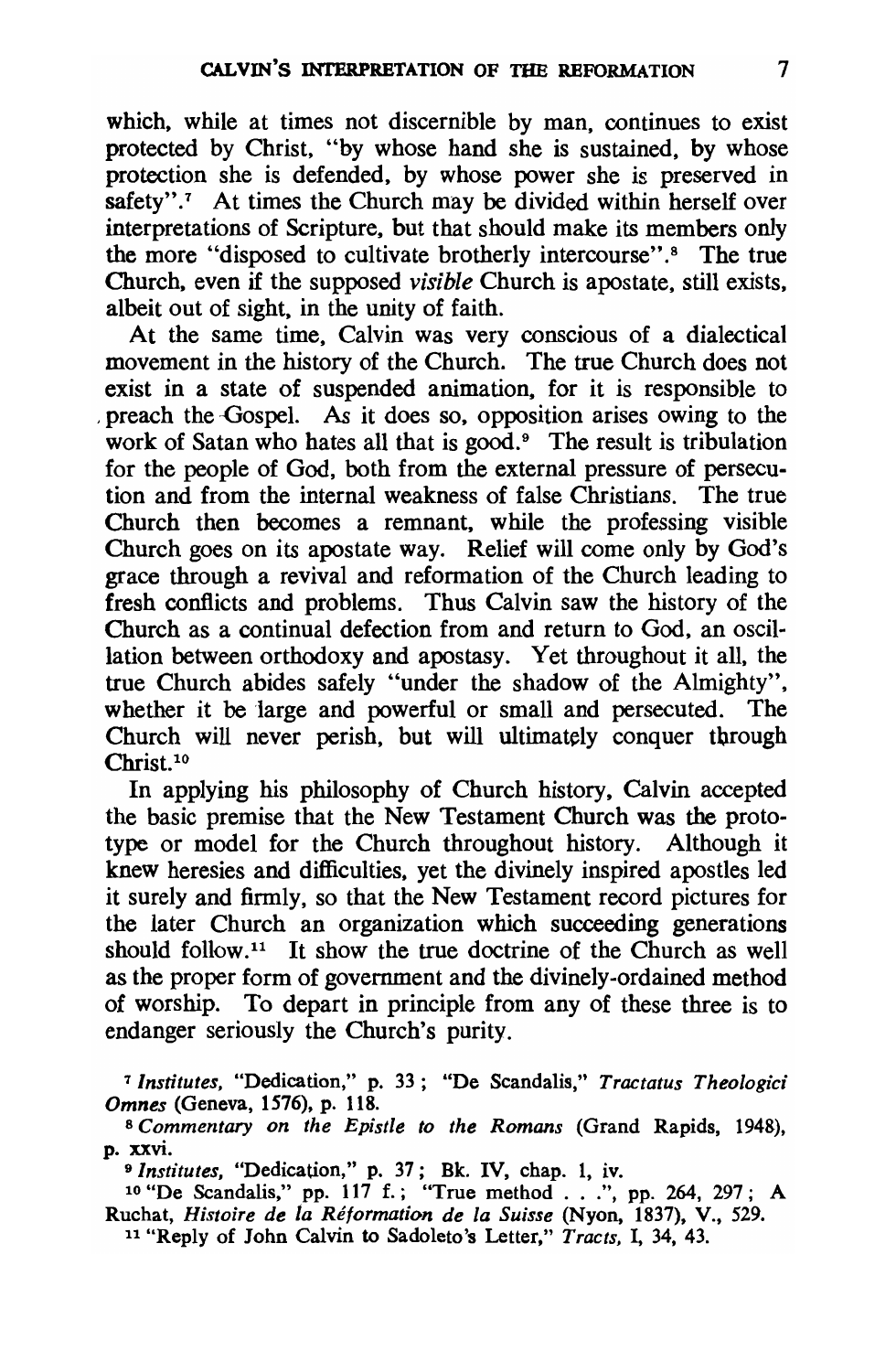To Calvin, the post-apostolic Church was by no means in the same rank, nor possessed of the same authority as the New Testament body. Gradually the ancient form of the Church was "sullied and disfigured by illiterate men of indifferent character". Thus the Church gradually became tainted with error, which, however, was nothing like the subsequent corruption of the Middle Ages.<sup>12</sup> The reason for this decline was really Christianity's growing popularity because of the believers' faithfulness to the Gospel- under persecution, when "it triumphed under the cross". Popularity was followed by an influx of hypocrites and heretics who displaced faithful pastors, often sending them into exile. The result of this was that the true Church became small and difficult to see, although it continued to pass on the truth.13 The apostate *Visible* Church. on the other hand, became powerful and wealthy.

The condition of the *Visible* Church from this point on continued to deteriorate, although Calvin held that most of the Romanist errors were of relatively recent date. He argues at some length that although the Roman Church claimed to adhere to the early fathers, actually it was opposed to the majority of them in most of its practices and views, especially in its teaching concerning Papal supremacy.<sup>14</sup> Apparently Calvin blamed Aristotle and Plato for a good portion of the corruption which had invaded the Church. Aristotle, by declaring the world to be eternal, defrauded God of His glory, while Plato got things fairly well muddled by his reasoning. 15 The outcome was corruption of doctrine, corruption of worship and corruption of government, so that the *Visible* Church ceased to be truly the Church.

Calvin's charges against the Medieval Church were definite and explicit. Basic to its corruption of evangelical doctrine was the subordination of the Scriptures of the Old and New Testament to the Church. The arrogating of supreme power to the ecclesiastical organization was manifested, for instance, in ecclesiastical declarations concerning the Canon of Scripture by which the Apocrypha was stated to have been divinely inspired. Going even further, the Church claimed the right to interpret the Scriptures infallibly. a claim which Calvin maintained was utterly false. The right to interpret Scripture is conferred alone by the Holy Spirit upon

<sup>12</sup>*Institutes,* Bk. IV, chap 2, i; "Epistle Dedicatory," *Commentary on the Acts of the Apostles* (Grand Rapids, 1949), I, xvii.

<sup>13 &</sup>quot;De Scandalis," pp. 121-2.

<sup>&</sup>lt;sup>14</sup> "Reply to Sadoleto," *loc. cit. infinity on Genesis* (Grand Rapids, 1948), I, xxx.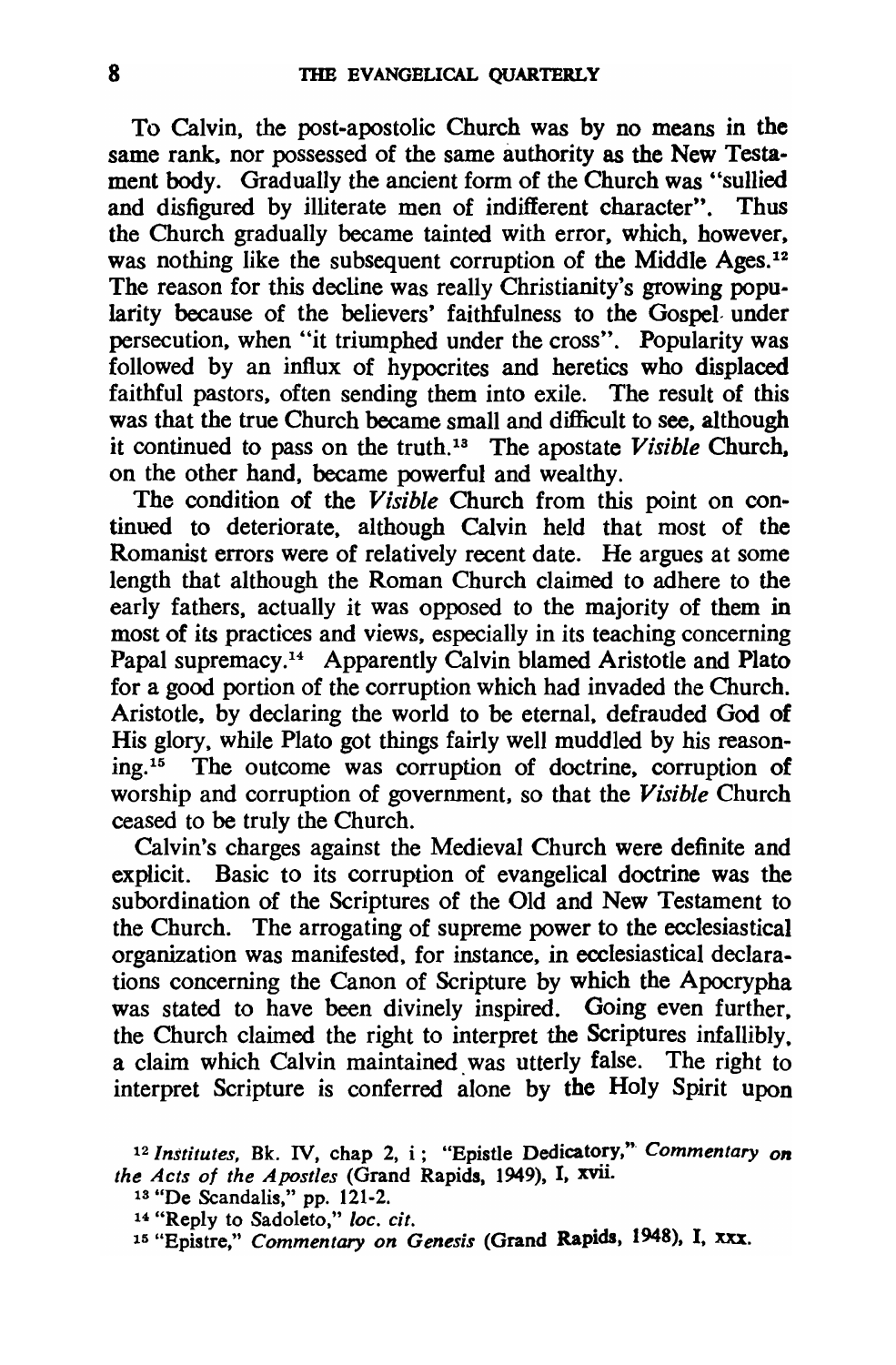whomsoever He will, but the bishops suppressed any interpretation but their official one, perverting what was known to be the truth. Their claim that the Church's tradition and laws were the final authority, Calvin felt to be a means of bringing the common people to accept false doctrine and to submit to laws which were a far heavier burden than those of the Old Testament economy. By so undermining Biblical authority and substituting a false apostolic succession that gave unwarranted authority to the Church, the door had been thrown open to multitudinous errors.<sup>16</sup>

First and foremost amongst these errors was the perversion of the doctrine of salvation. Man's depravity had been cried down while man had, at the same time, been credited with an uncorrupted will which was autonomous. Thus he had been taught that he could save himself by his works. Instead of his good works being the fruit of salvation, they had become a cause of it, thereby overthrowing the whole doctrine of justification by faith. Man, himself, not Christ, was to make the ultimate satisfaction for sin. The outcome of this belief was that man was kept in a continual suspense, not being able to have really any assurance that he had attained eternal life. He could have no true confidence in turning to God, only uncertainty and instability, because of his own sinfulness.<sup>17</sup> Thus the doctrines of sin and justification, along with all Christian assurance, had been completely subverted.

Because of what had been done to the doctrine of salvation. there had also taken place a radical alteration in that doctrine's outward signs: the sacraments. The Roman Church's sacramental practices represented to Calvin the epitome of superstition. Humanly devised sacraments had been added to the divinely established two of baptism and the Lord's Supper, while even these originals had been radically altered. For instance, he attacked the sacrament of Penance as bringing men once again into bondage to the law. The Lord's Supper, on the other hand, changed into the Mass, given to the laity "in one kind", and "muttered" over by a priest was "an unbloody sacrifice which God nowhere required", a human substitute for Christ. Thus the whole medieval sacramental system was something entirely novel. "For what need is there for pretending a sacrament in appointing a person to put dogs out of the church? ... Is there such majesty in waiting on a bishop, that spiritual mystery is to be coined out of it?" The fact

<sup>16 &</sup>quot;True method ... ", p. 266 f.

<sup>17 &</sup>quot;Reply to Sadoleto," pp. 37 f.; "The Necessity of Reforming the Church," *Tracts,* I, 122 f.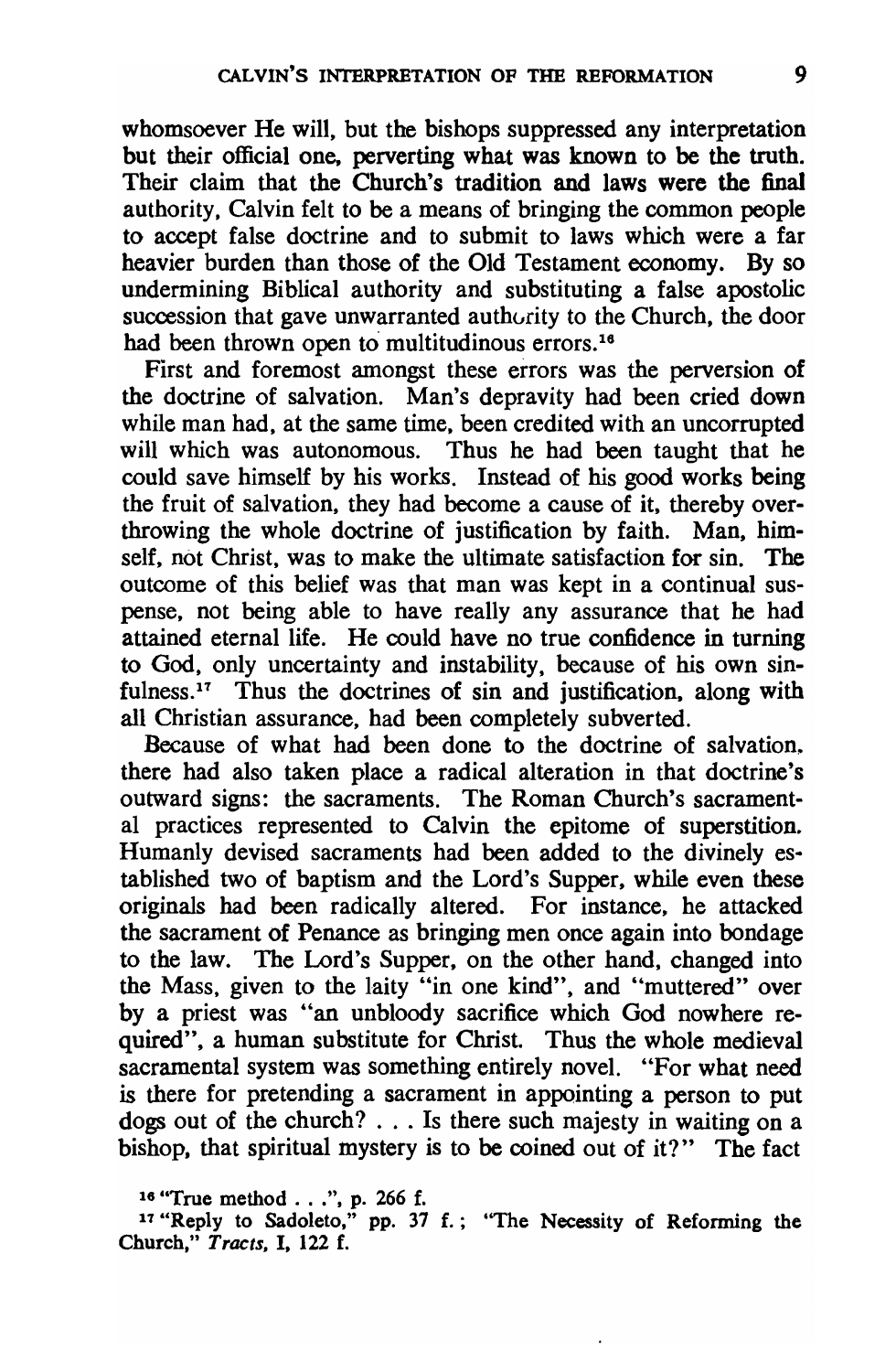is. Calvin held. the sacraments had been made into merchandize. for "anyone who considers must see that churches are just ordinary shops, and that there is no kind of sacred rite which is not there exposed for sale".<sup>18</sup>

By this adulteration of the doctrine of salvation and this subversion of the sacraments. the door was thrown open to innumerable other superstitious practices. such as the worship of images. prayers to the saints and the celebration of their days. and prayers for the dead.<sup>19</sup> Calvin coupled with these abstention from meats and clerical celibacy. He held that God has given men all good things to enjoy and such prohibitions cast God's gifts back at Him. Moreover. such abstention was superstitious since it was not required by God. but led men to trust in outward observances which brought them under the law perverting the true concept of spiritual worship. In the same way. clerical celibacy was a snare to the conscience since it was an unscriptural requirement which was contrary to both the precept and example of the Apostles. 20

A fourth way in which the Medieval Church fell far short was in government and discipline. Calvin accuses it of virtually destroying the pastoral office by neglecting to teach the people. Added to this the clergy. to a large extent because of the practice of clerical celibacy. were guilty of sexual looseness and lustful living. Their disregard for any order or discipline was also shown by the way in which ecclesiastical offices were bought, sold, and bestowed upon unworthy recipients such as children or those who neglected their duties. At the same time little attention was paid to the morals of the common people as long as they accepted implicitly the Church's religious direction. Discipline was enforced only when someone objected to the Church's teachings. Then he was persecuted to the death. "This excessive rigour increases from day to day. so that now on the subject of religion it is scarcely permitted to make any inquiry at all." Thus discipline had been destroyed by being employed only to suppress the truth.<sup>21</sup>

All these faults could. theoretically. have been rooted out of the Church by its leaders. for Calvin pointed out that provincial synods had in the past dealt with matters which needed to be changed. Indeed, many in the Church were hoping that a General

*i Ibid.*, pp. 124 ff.; "True method ...", pp. 299, 302, 310.<br>"The necessity of reforming ...", pp. 116 f.; "True method ....".

<sup>&</sup>lt;sup>19</sup> "The necessity of reforming . . .", pp. 116 f.; "True method . . .", pp. 315 f.

<sup>20</sup>*Ibid.,* pp. 326 If. <sup>21</sup> "The necessity . . .", pp. 128 ff., 183 ff.; "De Scandalis," p. 135.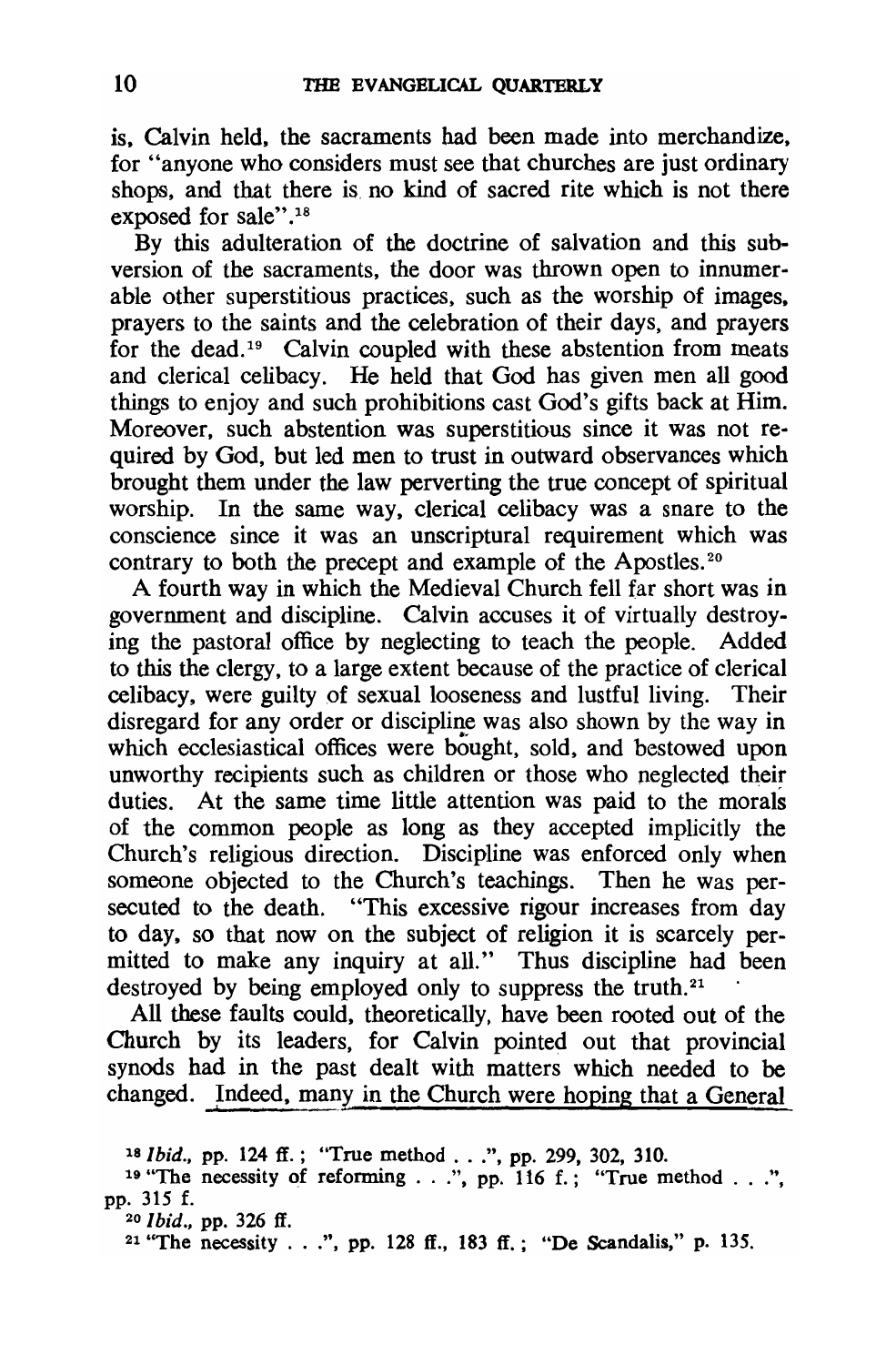Council would be called to bring about the necessary reforms. Calvin, however, felt that there was relatively little chance of attaining such a desirable solution. Any council which might be called would be made up of clergy who had a vested interest in maintaining the Church's present state of corruption.<sup>22</sup> Moreover, such a gathering would be largely controlled by minions of the pope, who was not interested in reform. To back his critical attitude towards the papacy Calvin pointed to Luther's contretemps with Pope Leo X. Moreover, even if a council were called with good intentions it would achieve little, for reforms would not be instituted on the basis of the Scriptures, but rather according to. the Church's false standards and the wishes of the hierarchy.<sup>23</sup> These are the reasons for the failure of all previous attempts to reform the Medieval Church from within.

To sum up Calvin's position. one can best use his own words: "Doctrine and truth have been turned into a lie. The service of God has been polluted by infinite superstitions."<sup>24</sup> Thus, "the truth of Christ, if not vanquished. dissipated and entirely destroyed. is buried as it were, in ignoble obscurity". 25 The result of this situation was that clergy and people alike were wrapped in sloth and stupor, and even the Church's scholars and theologians gave little ground for hope. seeing that they were spending all their time wrestling with theological and logical obscurities and subtleties. 26 "The denser the darkness in which anyone shrouded a subject, the more he puzzled himself and others with preposterous riddles the greater his fame for acumen and learning." $27$  They opposed reform as a consequence of their vested interests as clerics. "because their belly is their god. their kitchen is their religion". It was for this reason that the Protestants had broken with the Roman Church, for it was no longer truly the body of Christ, having perverted the true doctrine, sacraments, and discipline of the Church. 28

## H. THE REFORMERS AND THEIR OBJECfIVES

Because of this situation in the Church, to Calvin the advent

 $22$  "The necessity . . .", pp. 200 ff. *23 Ibid.,* p. 198; "Dedication," *Commentary on the Catholic Epistles*  (Grand Rapids. 1948), pp. xiv-xvii. *24 Lettres de Jean Calvin,* J. Bonnet, ed. (Paris, 1854), I, 291. <sup>25</sup>*Institutes,* "Dedication," p. 22. 26 "De Scandalis," p. 135; "Reply to Sadoleto," p. 60. 27 *Ibid.,* p. 36. 28 *Ibid.,* p. 44; *Institutes,* "Dedication," p. 25; Bk. IV, chap. 2, vi.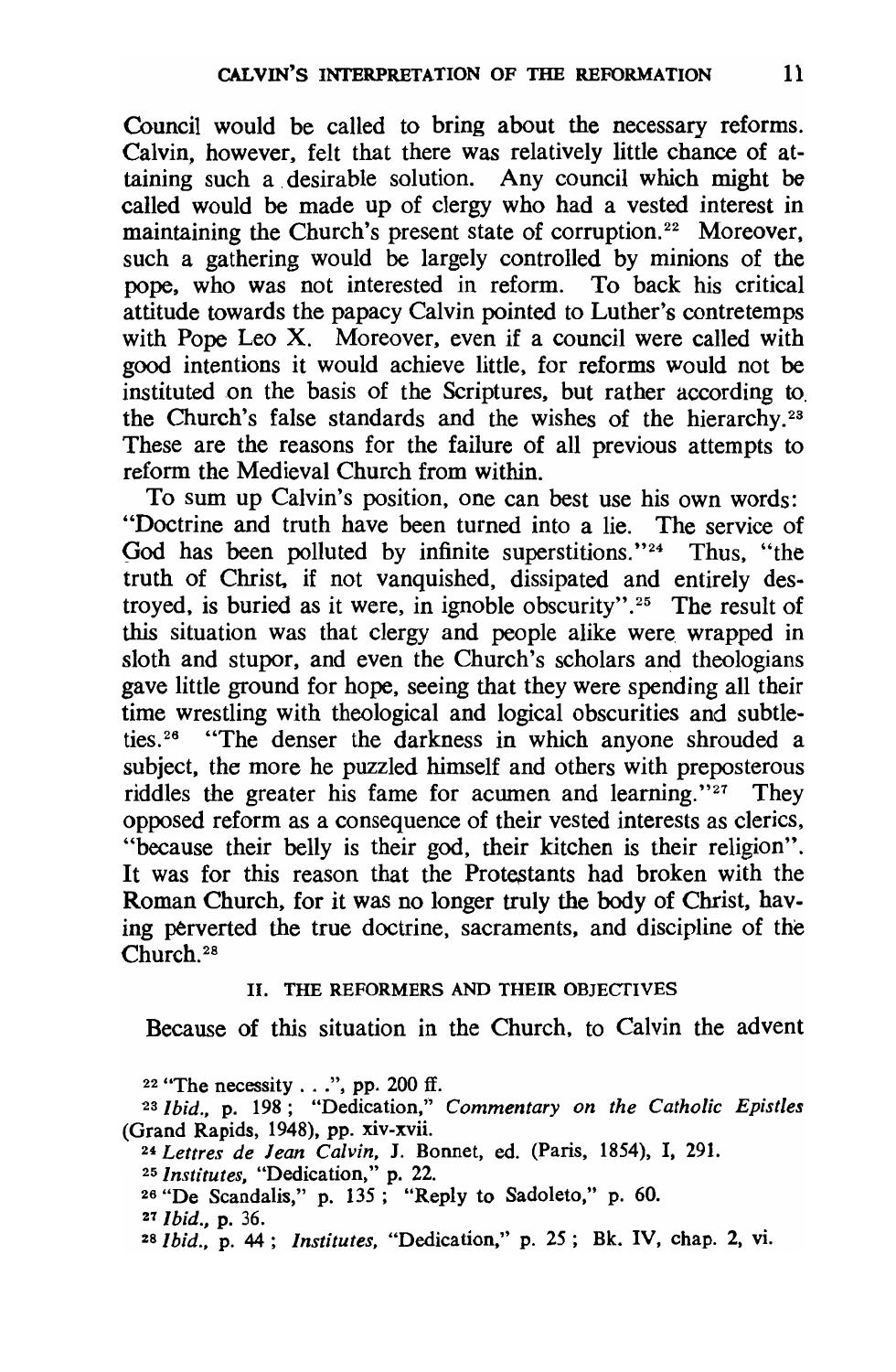of the Protestant Reformers was inevitable. The Roman Church was so corrupt that it would not tolerate a return to Biblical standards, forcing the Reformers to choose between silence and expulsion. The indestructible true Church, having once more become visible, had to break with Rome. "It was necessary," said Calvin, "for us to withdraw from them in order to approach to Christ."<sup>29</sup> Rome was at daggers drawn with the truth, so that those who loved truth could no longer remain in fellowship with the papacy.

But what were the causes of the Reformation? What actually set off the explosion? As far as Calvin was concerned, the Church of Rome had within it no spiritual power which could account for the change. Rather, the real source of the Reformation was that which the Romanists had deprived of all authority. the Bible. This was not the creation of the Church, as Rome claimed, but on the contrary in the Scriptures of the Old and New Testaments, the Church itself found its origin. Therefore, when men studied the Scriptures they were soon faced with the differences between Rome's "delusive pretensions" and "the order presented by the Lord."30 Yet even the Scriptures by themselves were not the ultimate cause, as though the Reformation had come merely as the result of man's discovery of some new form of knowledge. There had to be more than an intellectual understanding of what the Bible said. There had to be submission to, and acceptance of, the divine revelation set forth in it, and this took place only through the enlightenment of man's heart and mind by the sovereign action of God's Holy Spirit. The Bible was the means whereby God revealed His will to men, but the Spirit alone made this revelation effective. Thus the Reformation was, in a sense, a miracle, the spiritual darkness in the medieval church being such that no one could have come to the truth had it not been for the direct action of  $God.^{31}$ . This is one of the most important points in Calvin's interpretation of the Reformation, for he insisted that it was solely by the intervention of God, that any spiritual revival was achieved.

Although giving God all the glory for the Reformation, Calvin does not neglect the human agents in the movement. He always refers to Martin Luther as the man who instituted the reform and

 $\lambda$ 

<sup>29</sup>*Ibid.,* Bk. N. chap. 2. vi-x; "Reply to Sadoleto." pp. 44 f.

<sup>30 &</sup>quot;De Scandalis." p. 135; *Institutes,* Bk. IV. chap. 1. xi; "True method ...", p. 329.

<sup>31</sup> *Ibid., p.* 296; "The Necessity ...", p. 115.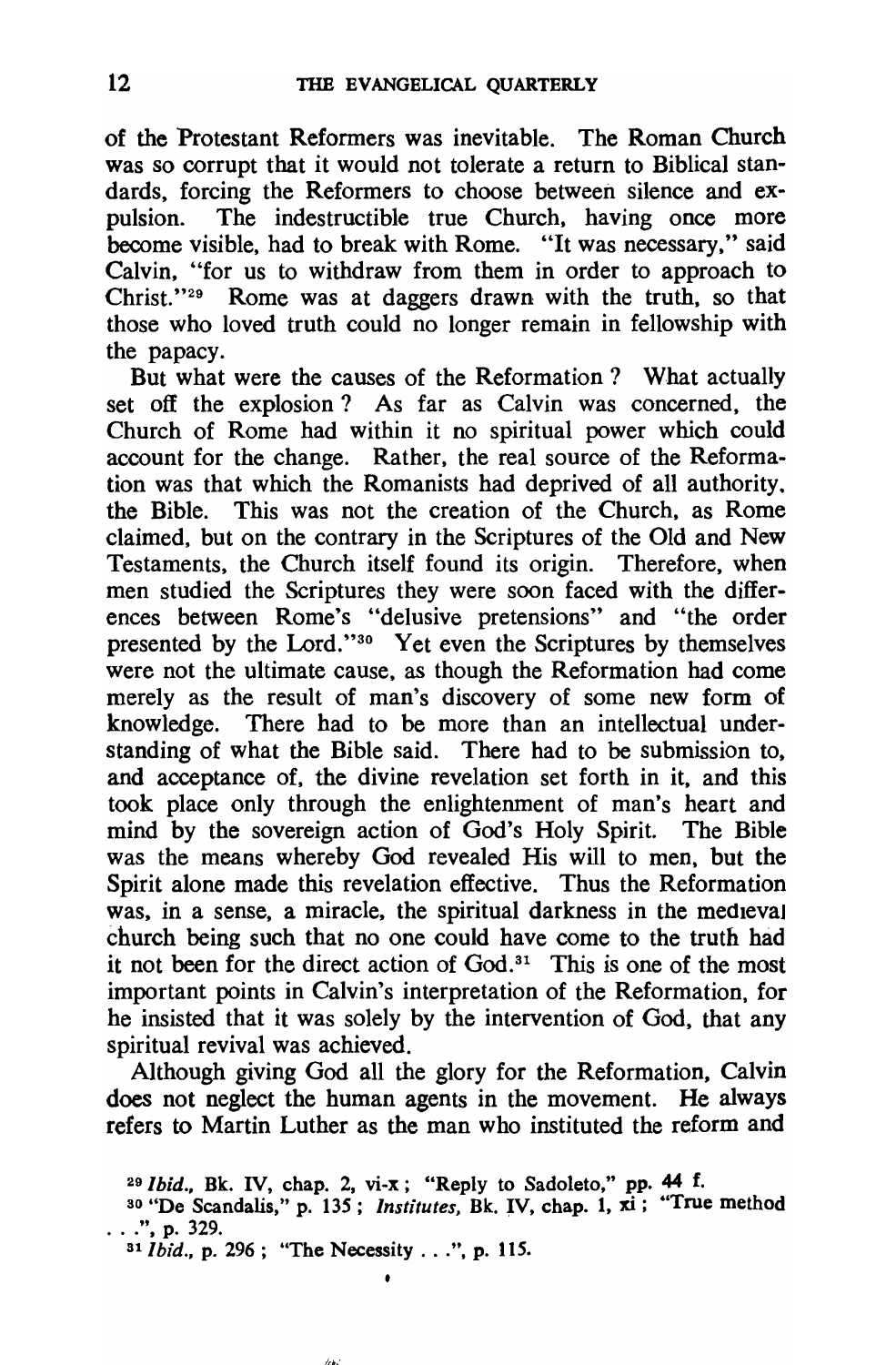who pointed the way to the others who carried on the great work of renovating the Church. 32 Among those whom he mentions as Luther's collaborators are Bucer, Oecolampadius, Peter Martyr and Bernard Ochino. That they "were holy prophets of God, is attested by the noble and truly divine specimen which they gave of their ministry", but they would never have been chosen by the Church's rulers. It was only because they were called of God that they accomplished so great a work. $33$ 

Calvin's attitude to Luther comes out clearly in his personal relations with the German Reformer. As Imbart de la Tour has pointed out. the Genevan Reformer in his early days was clearly a disciple of Luther, for it was the latter who had detached him from Rome. It was Luther's catechism which formed the basis of the first edition of the *Institutes* in which Calvin set forth typically Lutheran doctrines such as human depravity. justification by faith and the like. Nevertheless, Calvin was no slavish imitator, for he went further than his teacher, attacking the use of images. spiritualizing the Lord's Supper and stressing the importance of  $\text{God's law}$  and ecclesiastical discipline.<sup>34</sup> Although Calvin never met Luther, he had numerous friendly personal contacts with Melanchthon who influenced him to a certain extent, despite the Frenchman's frequent annoyance with him for his compromising attitude. 35 Calvin on one occasion even went so far as to say that the Augsburg Confession was so indefinite that it was "neither flesh nor fish. and was the cause of great schisms and debates among the Germans. "36 But whatever he had to say about *Conjessio Augustana,* he always acknowledged that Luther was God's instrument for beginning the Reformation.

To the other Reformers. Calvin manifested much the same attitude. As already pointed out, he held that they had been called by God to this work. so that they were fulfilling the divine plan for the reformation of the Church and the saving of souls. Among the various Protestant leaders. Bucer of Strasbourg was probably the most influential in the development of Calvin's own thought.<sup>87</sup> Next to Bucer in importance was Zwingli and his successor at

*<sup>32/</sup>bid.,* pp. 115, 132.

<sup>33 &</sup>quot;De Scandalis." pp. 136. 145; "True method ... ", pp. 298-9.

<sup>34</sup>P. Schaff, *History of the Christian Church,* New York. 1923, VII. 385 ff.; Imbart de la Tour, *op. cit.,* IV, 39,43.

as/bid., IV. 42; *Calvini Opera Omnia,* Amsterdam, 1667, XI, 5, 9, 17. 36 Ruchat, *op. cit.,* VII, 400.

<sup>87</sup> Pauck, *op. cit.,* chap. VI.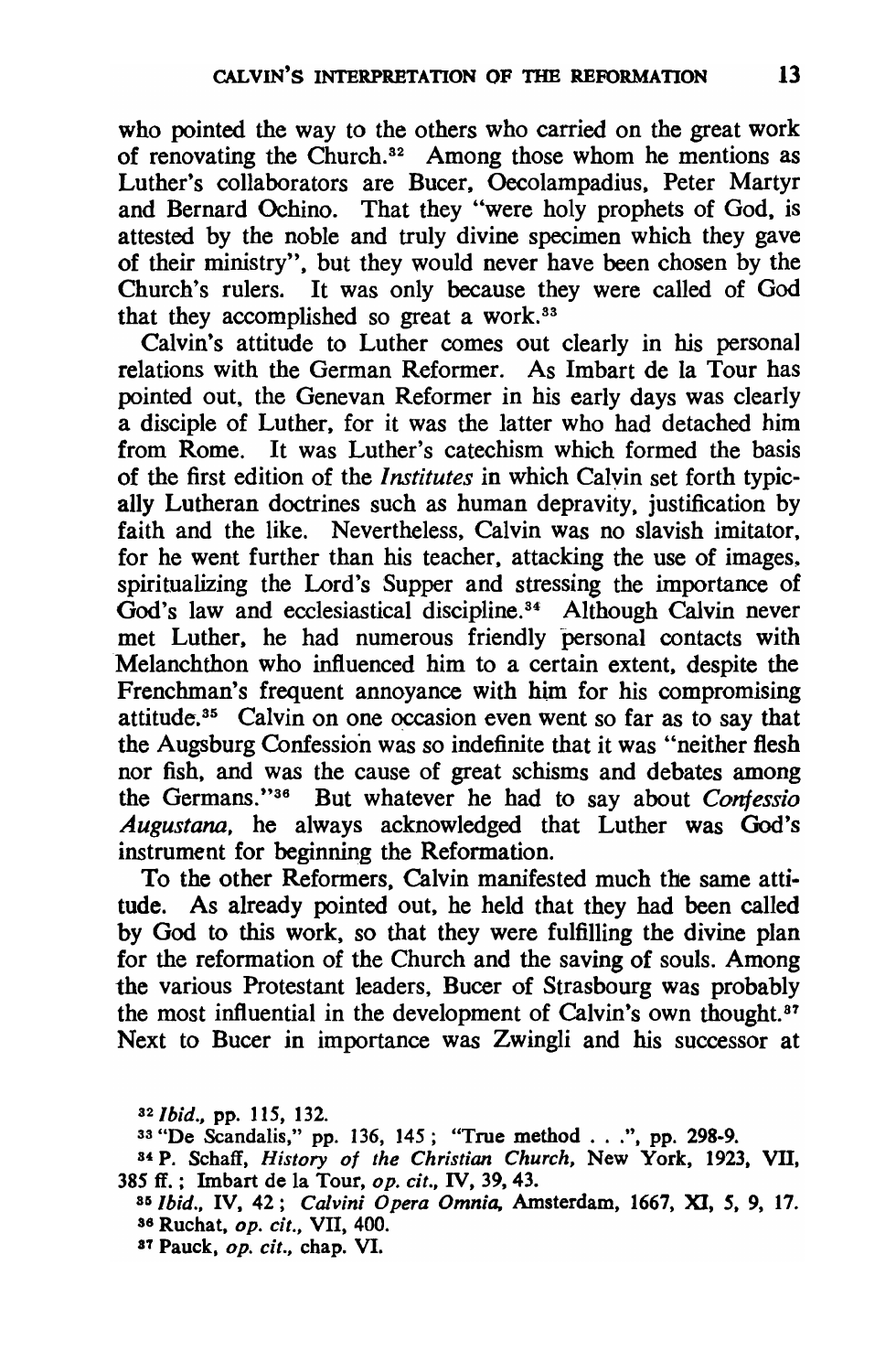Zurich, Bullinger. Although Calvin refused to follow Zwingli in his tendency to rationalism, he nevertheless regarded him and his followers very highly, continually endeavouring to restrain Lutheran attacks upon the Zurich church when the two were trading blows on the subject of the Lord's Supper. 38 These men, along with many others, Calvin believed, had obeyed God's Word and Spirit in the call to cleanse the Church. They were the human agents of reformation.

Yet while giving the palm to the preachers and the theologians, Calvin held that God had also another instrument: the civil authorities. In his dedicatory epistle of the commentary on the *Acts* of *the Apostles,* he points out that if a few poor people such as the early Christians could do great things "there remaineth no excuse for Christian nobles, who are of any dignity, seeing God hath furnished them with the sword to defend the Kingdom of his Son".<sup>39</sup> Letters written throughout his life to various rulers and magnates develop this theme. In 1544 he urged the German princes to take in hand the work of reform as of even greater importance than fighting the Turk. Six years later he appealed to Edward VI of England in the same vein. To Anthony of Navarre he pointed out that God had called him to his office for the very purpose of aiding and defending the Church.<sup> $40$ </sup>. To determine Calvin's understanding of the different agencies which brought about reform, one can never lose sight of the importance of the civil government. In writing letters of exhortation to rulers, Calvin always emphasized how much they had already accomplished, and how greatly they were obligated to perform this work of reform as effective instruments in God's hands.

With regard to the propriety of the subject's taking arms against the civil government to bring about reform, Calvin had very different views. As he stated in the last chapter of the *Institutes,* he believed that because of the divine origin and authority of civil government men were to submit to the established authorities in all things. When a government was tolerant, co-operation with it was very necessary, for such a government was one of God's means of achieving the reformation of the Church. Where the

<sup>38</sup> Imbart de la Tour, *op. cit.,* IV, 44 if.

<sup>39</sup> *0* p. *cit.,* p. xvii.

<sup>40 &</sup>quot;Epistle Dedicatory," *Commentary on the Epistle to the Hebrews*  (Grand Rapids, 1949), p. xxiii; *Original Letters relating to the Reformation,* H. Robinson, ed. (Cambridge, 1847), 11, nos. 335, 338; "The Necessity ...", pp. 200, 205 ff.; Ruchat, *op. cit.*, VII, 341-2.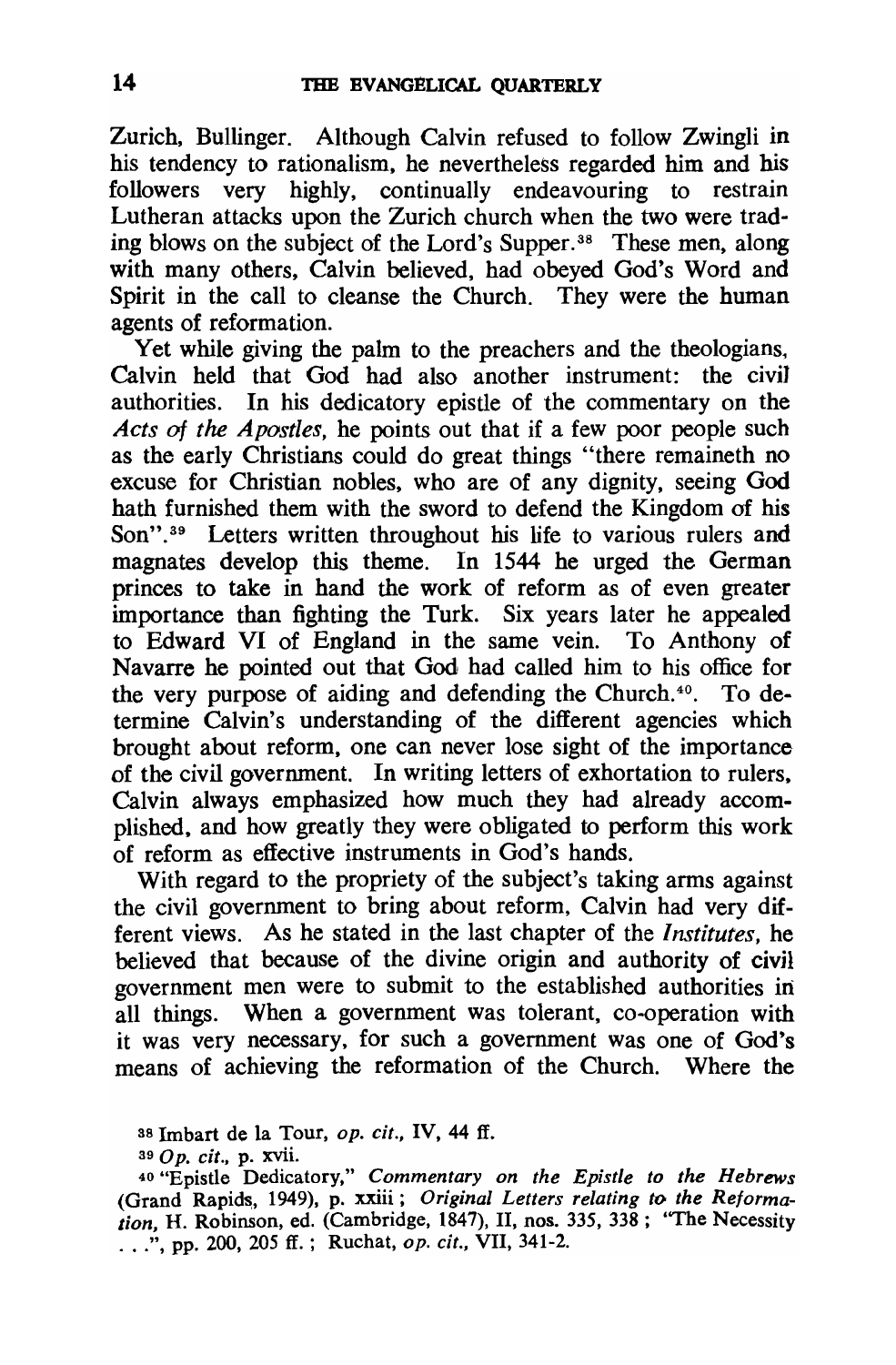rulers opposed the Gospel. on the other hand. Christian submission might have to take the form of martyrdom. Rebellion had never accomplished anything since God did not bless. even for the reform of His Church. the breaking of His fundamental constitution of the state.<sup>41</sup> Rebellion was no help towards the purifying the Church. Commenting on the abortive conspiracy of Amboise. he said: "I never approved of their expedition. for. according to my judgment. they undertook more than God permitted . . . "42

While thinking of the agents of divine action in the Reformation. Calvin, who never lost sight of human responsibility. had also considerable to say on the subject of the Reformers' objectives and purposes. What did the Reformers aim to accomplish? This was no academic question, for only as it was answered properly could they expect God's blessing.

In attempting to explain the motives that dominated the Reformers. Calvin was very sure that there were certain objectives which they did not have. There could be no economic explanation of their activities. for the Roman Church. Calvin declared. would have paid them well to keep quiet. Moreover, when they organized their churches. they had turned OVer control of finances to laymen, taking for themselves only very mooest stipends. In so doing they were far from following the example of the Romanists. Nor did they follow the bad medieval example of attempting to occupy civil offices. Rather they had restored to the civil magistrate the secular power and authority misappropriated by the bishops.<sup>43</sup> If Calvin had been queried on his own influential position in Geneva he would have pointed out that never did he hold any official civic position. Indeed, he did not even become a citizen until late in his life. and then only at the invitation of the city authorities. If he exercised any influence it was solely because the people and magistrates agreed with him. If they should cease to accept his views, and should insist that he should change his, he was quite prepared to leave, as he had already done once before.<sup>44</sup>

Another objective attributed to the Reformers. but scoffed at by Calvin. was the dismemberment and destruction of the Church. Calvin had very strong views on the subject of schism. which he

<sup>41</sup>*Ibid .•* VII. 328. 401-2; *Comm. on Hebrews,* p. xxiii.

<sup>42</sup> Ruchat, op. *cit.,* VI, 324-6.

<sup>~3</sup> "Reply to Sadoleto," pp. 28-9, 58-9.

<sup>44</sup> *Institutes,* Bk. IV, chap. 1, iv; J. T. McNeill, *The History and Character of Calvinism* (New York, 1954). p. 185.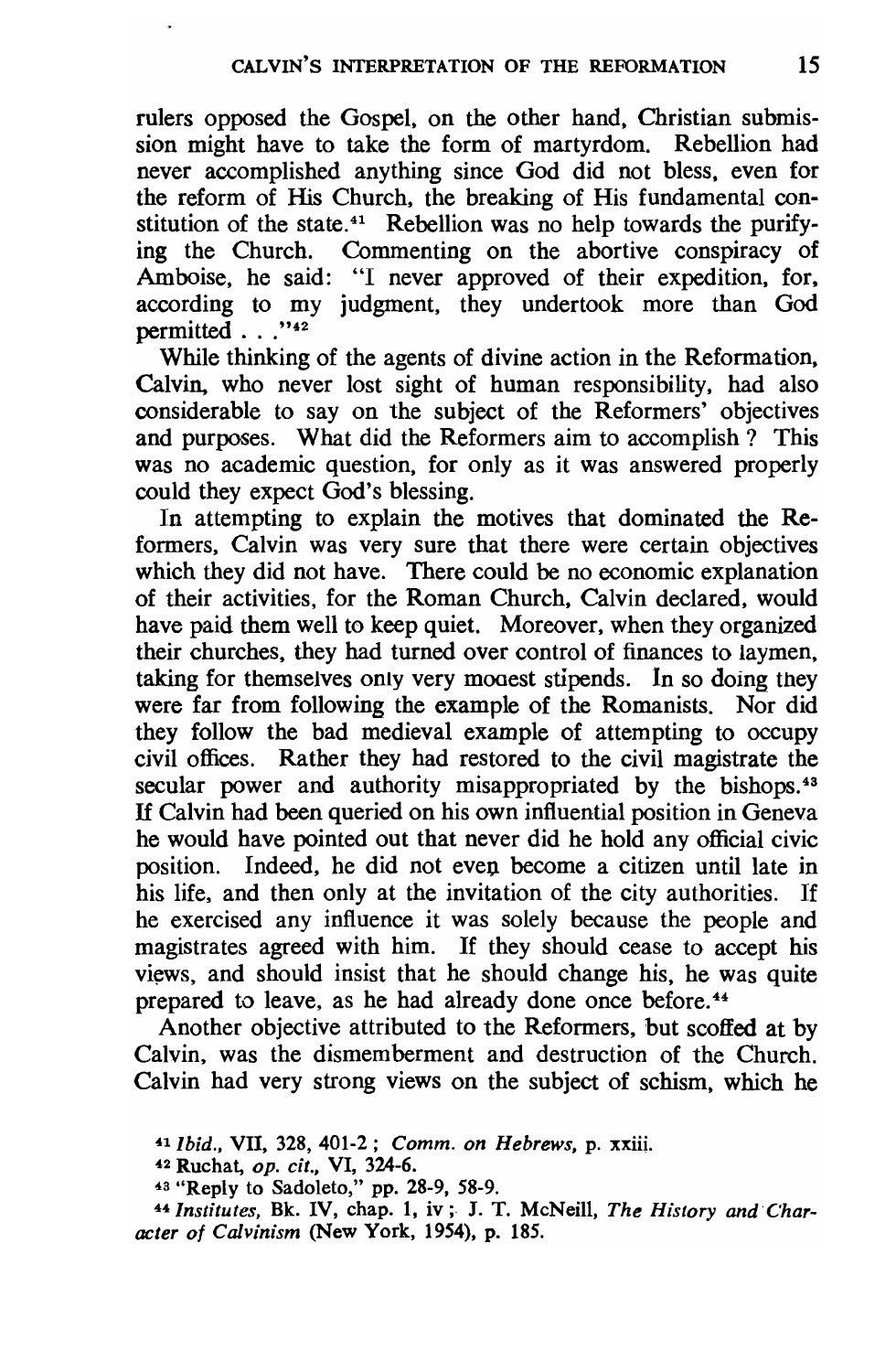condemned roundly. At the same time, however, he insisted that the Reformers did not leave the true Church. As he said to Cardinal Sadoleto, the Church "is the society of all the saints, a society which spread over the whole world, and existing in all ages, yet bound together by one doctrine, and the one Spirit of Christ, cultivates and observes unity of faith and brotherly concord. With this Church we deny that we have disagreement."<sup>45</sup> The unity of the faith is the true unity of the Church, which the Reformers were endeavouring to realize by reintroducing true doctrine, the true sacraments and true discipline. They were attacking the corruption of the faith, a corruption that had become endemic, destructive of the true unity and fellowship of the saints. Thus they were not dividing the true Church. Rather, the Romanists, when they saw the logic of the Reformers' position, were guilty of disunity by persecuting them and ejecting them from the Church. Not the Reformers, but the hierarchy were the schismatics.<sup>46</sup>

. The real motive of the Reformers, on the other hand, was the calling of men back to the Scriptures of the Old and New Testament. To submit to tradition and custom as required by Rome was wrong unless they were in accord with the Scriptures. "Custom" was quite likely to be wrong, as it was often but the private evil practice of many. "Tradition" also might be in error, for even the Church Fathers were fallible, so that to them the Church owed "deference, not submission". It was obedience to such extrabiblical authority which the Reformers rejected.<sup>47</sup> Their idea was to have the Church return to true subjection to the Scriptures as its guide in both faith and action. Because the Papists, however, objected to this, the division was inevitable, for the Scriptures, God's Word, must be obeved.<sup>48</sup>

Once they had accepted the Scriptures as their final authority, the Reformers were forced to take action to 'purify the Church's worship. In accordance with biblical teaching they desired to bring men to serve and honour God as He required. This meant negatively the putting away of idolatry in the removal of images, the

45 "Reply to Sadoleto," p. 33.

*46Ibid.,* pp. 54-60; *Institutes,* "Dedication," pp. 33-37; "De Scandalis," p. 128; "The Necessity ... ", pp. 165, 179, 190 f.; "True method ... ", p. 264; *Opera,* IX, 136; Henderson, *op. cit.,* p. 72; Imbart de la Tour, *op. cit.,* IV, 112 f.

<sup>47</sup>*Institutes,* "Dedication," pp. 26-32; "De Scandalis," pp. 143-145; de la Tour, op. cif., IV, 36-38.

48 "Reply to Sadoleto," pp. 31-32; 46-50; *Orig. Letters,* 11. No. 336; Ruchat, *op. cit.*, VII, 382,  $\hat{O}$ *pera*, IX, 242.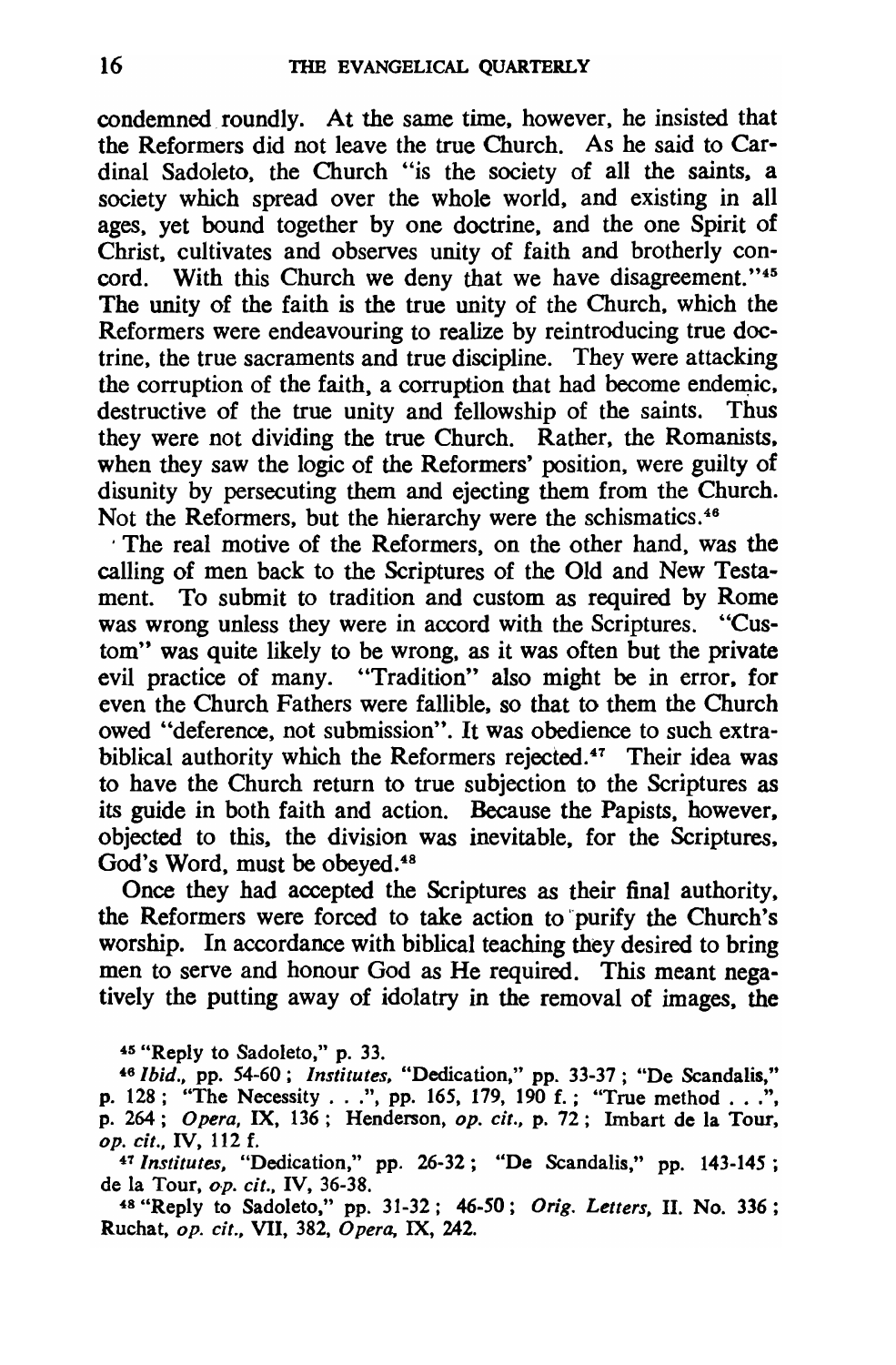abolition of prayers to the saints and the rejection of all "empty and childish observances" devised by men. Positively, they had to reintroduce the common tongue into worship. to simplify liturgical practices and to give man a new sense of the nearness of God to whom he could not approach directly.49

Purification of worship meant also a renovation of the sacramental system. The Reformers had set before themselves the objective of abolishing all sacraments but two. baptism and the Lord's Supper, which they believed to have been instituted by Christ. while at the same time ridding these of all superstitious practices. They had endeavoured to restore baptism to its pristine simplicity, and had added to the service an explanation of its meaning. As for the Lord's Supper. they had freed it from all suggestion of a sacrifice by rejecting all teaching of transubstantiation. and had reinstituted communion in both kinds. Added to this the service in the common tongue explained the sacrament's meaning. teaching that the elements were not mere signs. but that to true faith "there is a truth conjoined with them which they represent".50

All these changes by the Reformers arose out of the fact that they took seriously the Biblical doctrine of redemption. As Calvin stresses the fact that corruption had arisen from the unscriptural doctrine of salvation. so also he insisted that a true doctrine of salvation changed everything else. The Reformers were anxious to point out that man had no hope in himself. but only in the merits of Christ. All good works were tainted and corrupt so that man could offer nothing to God. The Roman Church on the other hand had elevated man to such an extent that it depreciated Christ<sup>51</sup>

Since their doctrines were anathema to the Roman Church, the Reformers were obliged to set up their own ecclesiastical organization. In this they returned to Biblical precept and example, en-<br>deavouring to model their churches on that of the New Testament. As Calvin pointed out, they had reinstituted the pastoral office, ordaining only worthy men, proven in life and in doctrine, who fulfilled adequately the office of teacher. At the same time they endeavoured to free themselves from superstitious practices. such as the prohibition of the eating of meat on Friday, the insistence upon clerical celibacy. and the employment of auricular confession.

49 "The necessity ... ", pp. 132 f., 169 f. so *Ibid.,* pp. 150 f. SI *Ibid.,* pp. 145 f., 174 f.; "True method ... ", pp. 240 f.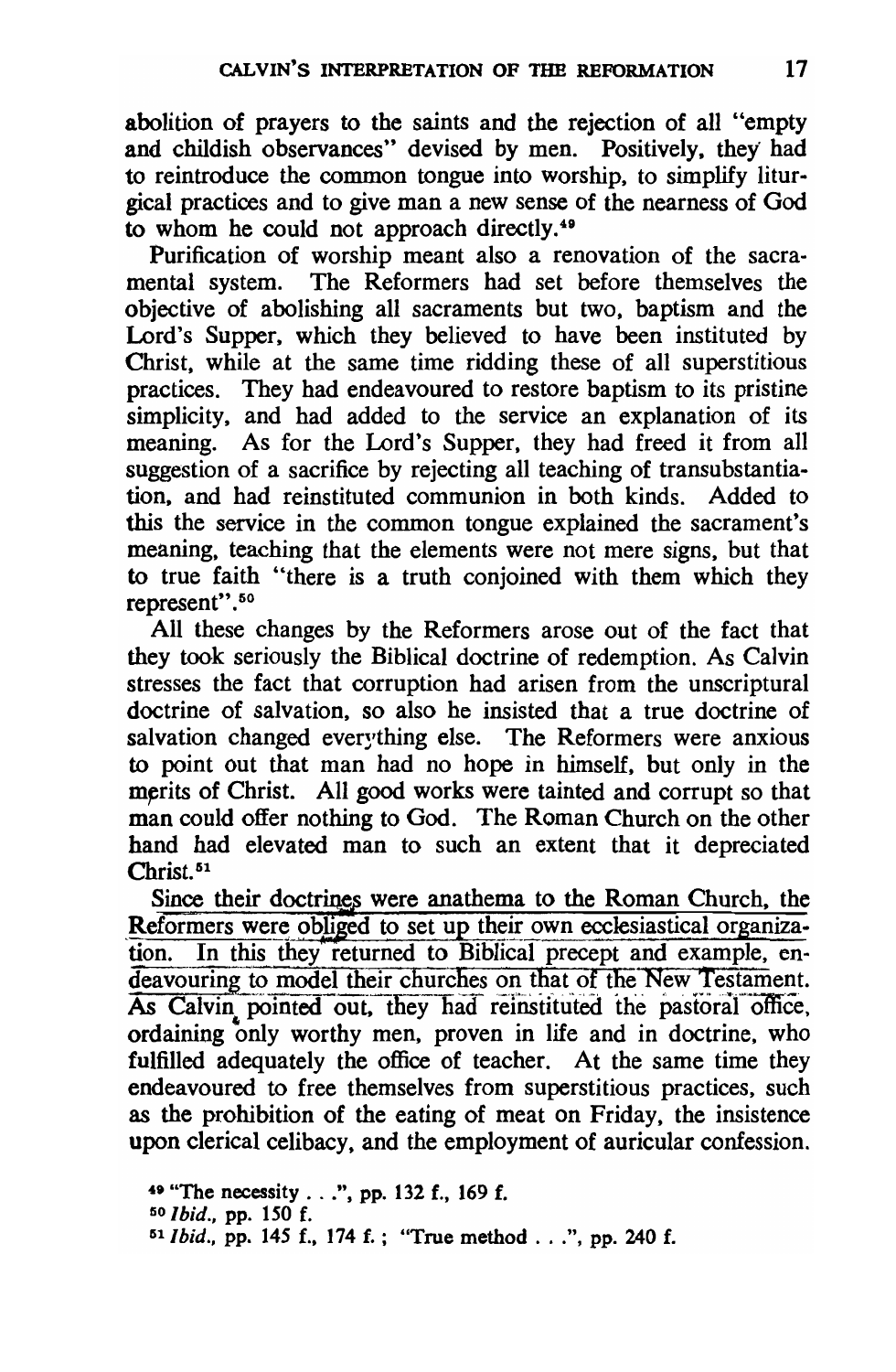This did not mean that they neglected discipline. for pastors who were proven faithless were deposed. and the common people were kept under close surveillance. By these means the Reformers hoped to develop a strong and closely-knit church fellowship.<sup>52</sup>

A mere ecclesiastical fellowship. however. in Calvin's eyes was not the ultimate goal of the Reformation. Christianity meant nothing if it were not applied to everyday life. Even carrying arms and employing one's body and goods in "the quarrel of the Gospel". was not enough unless Christians submitted themselves to their Lord who had bought them at so great a price. The Reformers. therefore. had the aim of extending Christ's rule into all life. To quote Lord Acton: "His [i.e. Calvin's] purpose was to reform society as well as doctrine. He did not desire orthodoxy apart from virtue. but would have the faith of the community manifested in its moral condition."<sup>53</sup> Thus the Reformers desired their doctrine to be not a shadowy philosophy to which one gave a mere mental assent. but an all-controlling belief which was to dominate political. social. economic. artistic and all other spheres of life. The reform of the Church was to be the rebirth of society for the glory of God.<sup>54</sup>

#### Ill. THE OBSTACLES TO THE REFORMATION

If one attempts to understand Calvin's estimate of how far the Reformers were achieving their ends. he must keep in mind Calvin's view of the historical process. Anything which God does for the salvation of his people will always be opposed with might and main by Satan "who goeth about as a roaring lion seeking whom he may devour". Thus Calvin took it for granted that there would always be plenty of opposition to the Reformation. After all. history is the account of a continual struggle between the Church and the World. For this reason he did not expect great numbers to give their support to the movement. since only the elect would appreciate its true meaning and worth. But even amongst those thought to be truly in the Church and truly in favour of the Reformation, there would be hidden enemies.<sup>55</sup>

Before we attempt to deal with the identity of the actual foes.

xliii. *54 Commentary on the Epistles to the Corinthians* (Grand Rapids, 1948), I, 30; *Institutes,* Bk. Ill, chaps. 6, 7.

55"De Scandalis," pp. 145-6; "The Necessity ... ", p. 122 f., 165 f.

<sup>52 &</sup>quot;The necessity ... ", pp. 154, 158; *Comm. on Acts,* p. xxi.

<sup>53</sup> Ruchat, *op. cit.,* VII, 597-8; Lord Acton, *Lectures on Modern History*  (London, 1907), pp. 132, 133; T. Beza, "Life of John CaIvin," *Tracts,* I,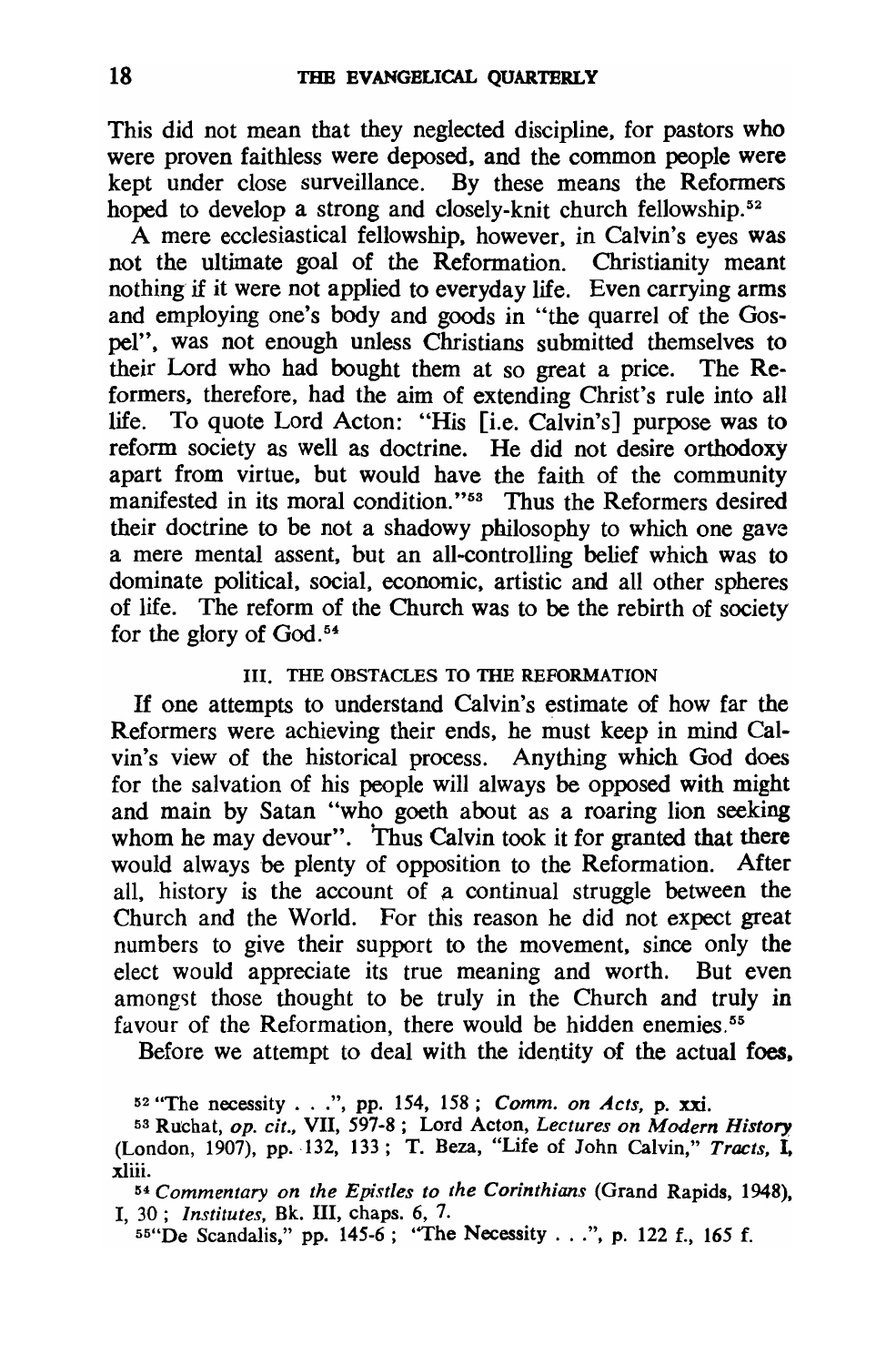however, it must be realized that Calvin always held that God's ways were past finding out. Consequently. in Calvin's eyes, it was quite possible that God might cause the reform movement at times to retreat. In 1563, writing to the Prince de Condé, he stated that it might be God's desire to place the Protestants in a position of insecurity and to subject them to persecution. At other times he even went so far as to say that a military victory for the Protestants might be their greatest disaster. since it might puff them up with pride and make them *self-reliant.* The Reformers had always to remind themselves that even the greatest apparent defeat was in the plan of God, who might let the Church suffer, to its ultimate advantage. All the achievements of the Reformers had to be viewed in the light of God's inscrutable purpose.<sup>56</sup>

Yet although Calvin was ever ready to acknowledge the inscutability of God's workings. he also realized that there were obstacles which Christians had to overcome. One of the chief of these was lack of Church unity. This did not surprise him since Satan was always prepared to stir up strife among the brethren. Calvin held, however, that every possible effort should be made to achieve unity. an objective not too difficult of attainment since they were all fundamentally agreed that all of salvation found its source in the grace of Christ.<sup>57</sup> He endeavoured to keep Luther and the Zwinglians from attacking each other. and supported Cranmer's effort to call a conference for the purpose of reaching a general agreement on beliefs. Going even further. in 1549, he signed a Consensus of Faith with Bullinger concerning the Lord's Supper.<sup>58</sup> By all these various means he hoped to overcome the conflicts and differences which were holding up the progress of the movement for reform. He did not believe in ignoring differences in order to attain external unity, but felt that mutual discussion would lead to greater agreement in beliefs leaving organization to take care of itself. Only in unity of belief would the Church be able to go forward. <sup>59</sup>

Part of the disunity of the churches was attributed to hypocrites. "morose professors of the Gospel", who had worked their way

<sup>56</sup> Ruchat, *op. cit.,* VII, 399-400; "De Scandalis," p. 123.

*<sup>57</sup> Ibid.,* pp. 133-4; de la Tour, *op. cit.,* IV, 112 f.

<sup>58</sup>*Opera,* IX, 31, 33; *Comm. on Romans,* p. xxvi; *Orig. Letters, 11,*  337; Ruchat, *op. cit.,* V, 125, 126, 369.

<sup>59</sup>*Ibid.,* V, 99, 100, 369; VI, 330, 332; *Opera,* IX, 5; "True method ... ", p. 266; W. S. Reid, "The Ecumenicalism of John Calvin," *West-minster Theological Journal,* vol. xiv (1951-2), 30-43.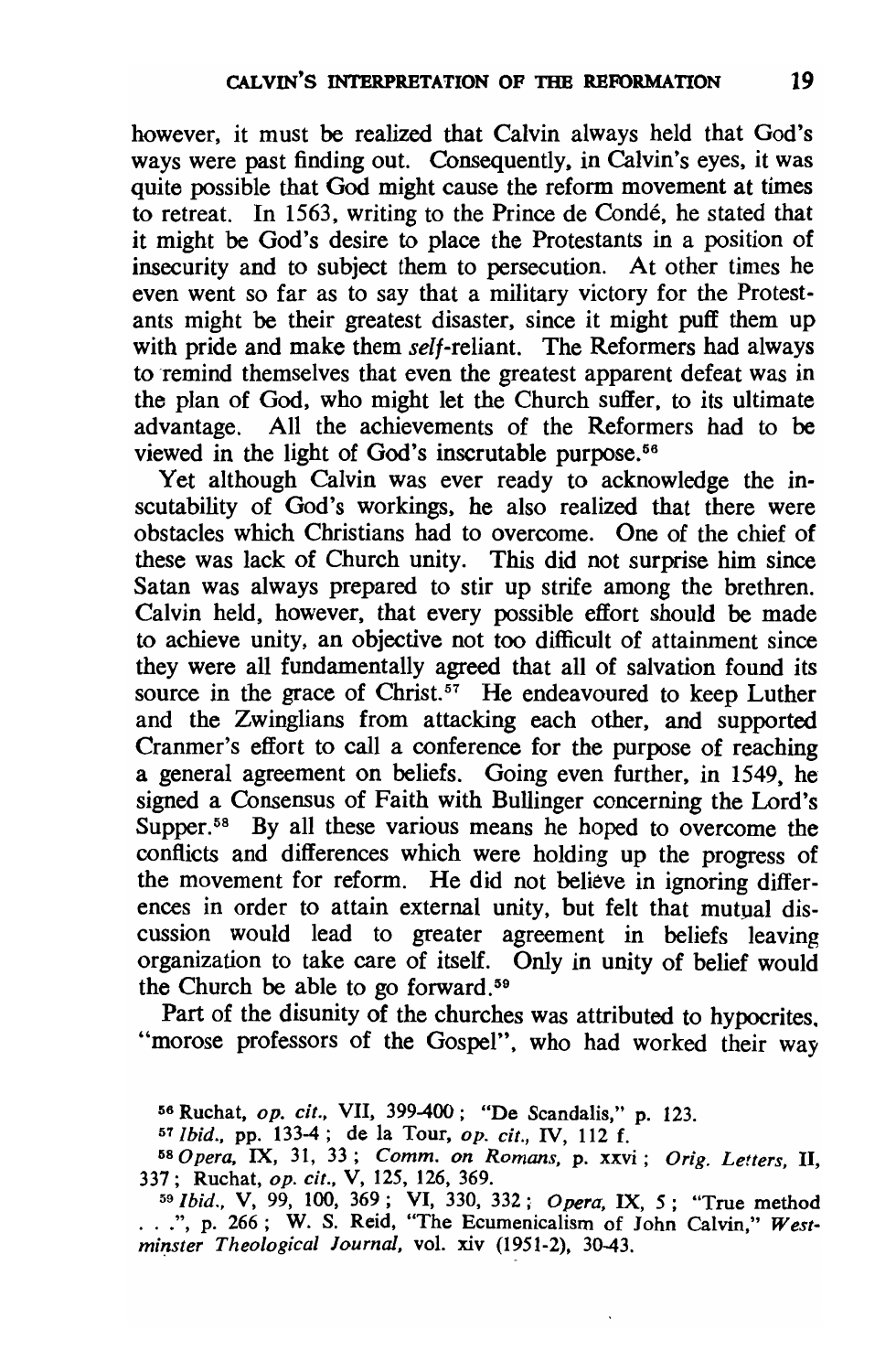into positions where they could cause trouble. Calvin by no means accepted the idea that everyone who professed to support the Reformers did so honestly. There was much impiety, wantonness and foolish curiosity even among those who made the most vigorous Christian professions. There were pretended Protestants who would actually "wish the light of doctrine wholly extinguished". In 1551 he warned Edward VI of England against "vagabond and dissolute persons" who might come into the Kingdom as Protestants. Nine years later he was giving the same advice to Radziwill of Okila. 60 He had no delusions about many of his supposed followers, who, he felt, were often a greater detriment 'han help.

Hypocrisy and spiritual feebleness were frequently manifested by the secular authorities also. He acknowledged that many of the princes who supported the Reformation had taken over Church lands for their own use, but added, that such misappropriation was not new; it had been going on for a long time under the Roman Church's aegis. Many of the Protestant princes, on the other hand, had employed the confiscated lands for the support of the preaching of the pure Gospel.<sup>61</sup> Calvin, however, was not afraid to berate civil authorities who were indifferent to the Reformation, or who were afraid of getting into difficulties for the cause of Christ. As he wrote to Anthony of Navarre who had' sent a compromising message to the pope: "God wishes that we should act more frankly to sustain His cause. For this reason, your manner of temporizing up to now. Sire, will never receive His stamp of approval."<sup>62</sup> The attitude of the civil powers, then, was another of the internal obstacles to the movement for Reform.

Such weakness and shortcomings of the Reformation movements made it very difficult to withstand external pressure. Satan would endeavour to crush the Church from without if he possibly could, his chief means of doing this being persecution. Therefore. Calvin was forever warning Protestants that persecution would come. Never would they be able to rest from their labours. Believers were to realize, however, that these very persecutions themselves would be a means of strengthening the Church to achieve

62 Ruchat, *op. cit.,* VII, 390-2.

*<sup>60</sup> Comm. on Genesis,* I, till; *Commentary on the Harmony of the Evangelists, "Epistle Dedicatory"* (Grand Rapids, 1949), I, xxxii; *Comm. on Acts*, I, xx; "The Necessity ...", p. 179; "De Scandalis," pp. 117 f.; *Orig. Letters,* 11, Nos. 336, 337.

<sup>61</sup>*Ibid.,* 11, *loc. cit.:* "The Necessity ... ". p. 186 f.; *Comm.* 011 *Acts.*  p. xvii.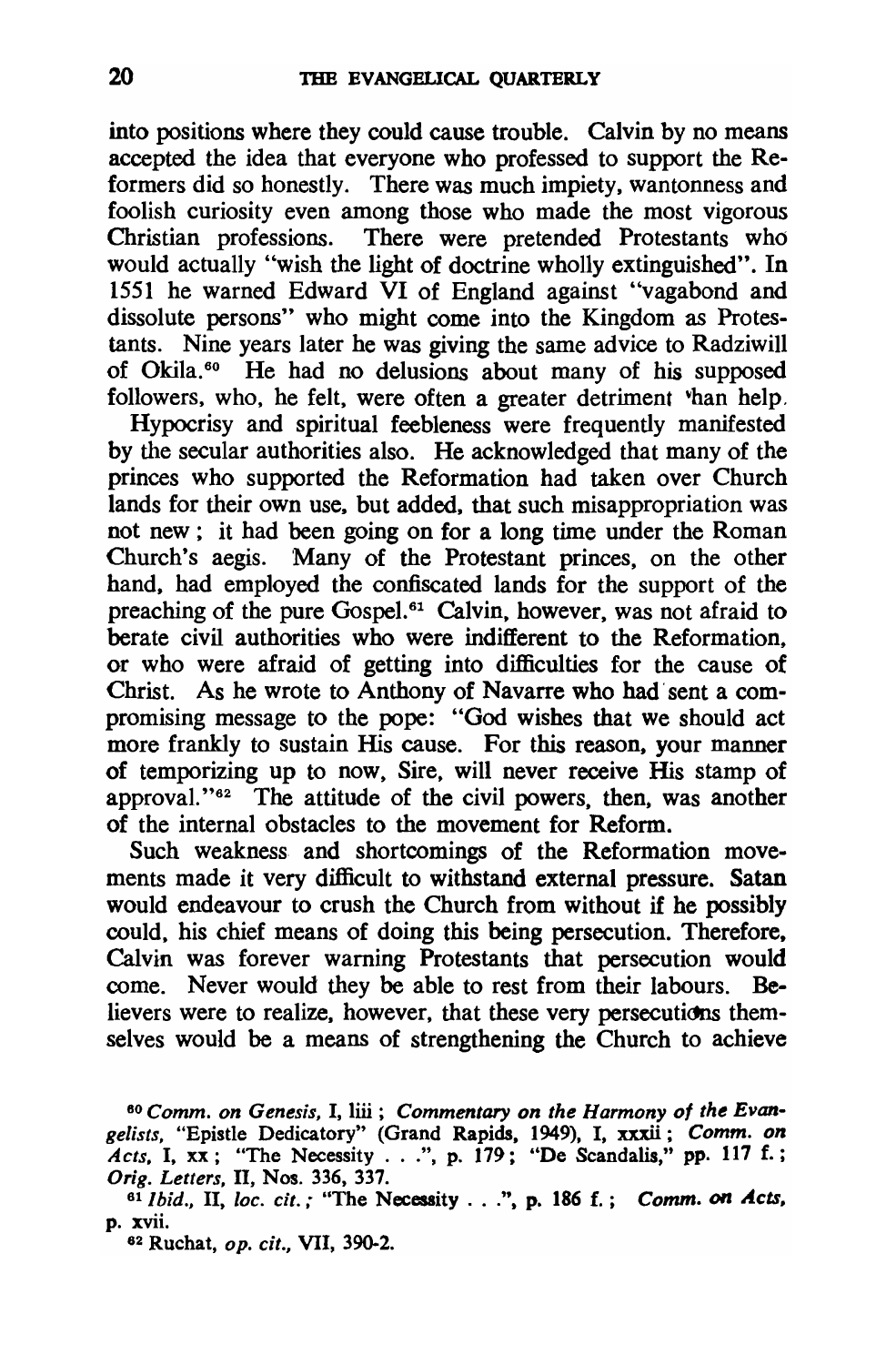greater victories. But despite his optimism concerning the ultimate outcome of the struggle. Calvin felt very certain that persecutions were serious obstacles to the progress of reform.<sup>63</sup>

From all of this we can see that Calvin did not look at the Reformation as a grand and glorious "walkover". He interpreted it rather as a struggle that would never cease. He was no easy optimist who talked in terms of continual victory and achievement. but through much sad experience he realized that the Reformation would not be successful except by "blood. sweat and tears".

### IV. THE ACHIEVEMENTS OF THE REFORMATION

Despite his realistic attitude towards the opposition in attempting to reform the Church. Calvin was not downhearted. He believed that much was being achieved. Therefore. he faced the question of the Reformation's outcome without any qualms. The Reformation was bound to win.

Part of his confidence was based upon that which the Reformation had already accomplished. By virtue of the work of the Reformers. "the light of the Gospel, which having arisen upon us through the wonderful goodness of God. is shining forth in every quarter."<sup>64</sup> Knowledge of the sovereign grace of God has been widely disseminated. Men's spiritual needs had been met. bringing them freedom from the bondage of the laws and ceremonies of the medieval church and giving them confidence that their sins had been forgiven. while much also had been achieved in moral improvement.<sup>65</sup> Among the Protestants, particularly the clergy, the ethical standard of life was much higher than in the old church. an evidence of God's approbation.<sup>66</sup>

Yet this confidence that they were preaching the Gospel and properly leading the Church did not mean that victory would soon come. bringing in its train peace and quietness. To Calvin. the faithfulness of the Reformers was a guarantee that they would not have peace. Moreover a false peace was even more dangerous to the faith, than open attack\ As he pointed out to MIle. de Bud6 in 1546, even in Geneva she would find no peace. Nowhere would she find it in this life, if she adhered to Jesus Christ. Seven years later he wrote to the Sieur de Varrelles:

*<sup>63</sup> Ibid.,* V, 541; VII, 332; "De Scandalis," p. 126.

<sup>84</sup>*Orig. Letters,* 11, No. 337.

<sup>&</sup>lt;sup>65</sup> "Reply to Sadoleto, pp. 54 ff.; "The Necessity . . .", pp. 179 ff.; "De Scandalis," p. 137.

<sup>66</sup> *Ibid ...* "Reply to Sadoleto," *loc. cit.*